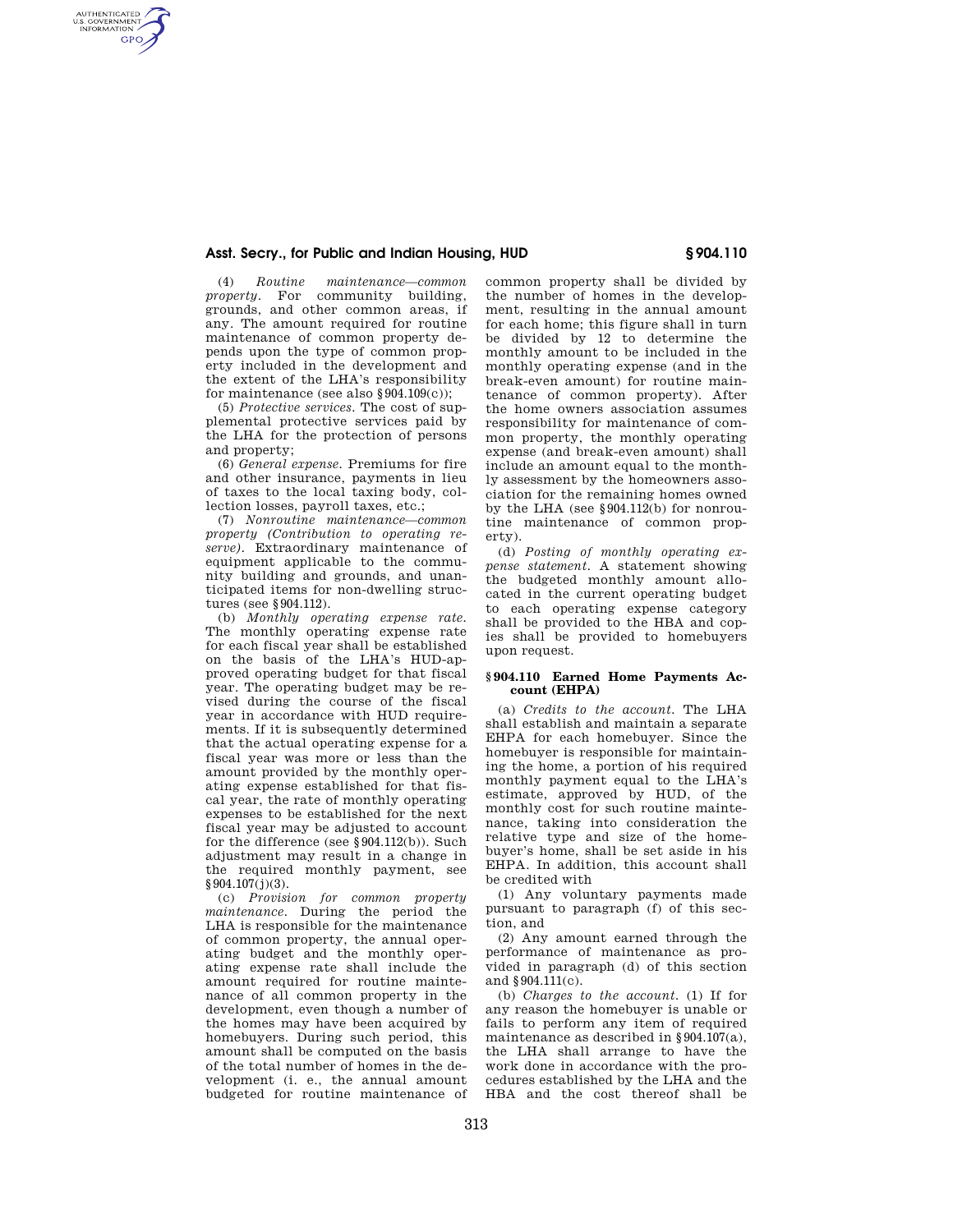charged to the homebuyer's EHPA. Inspections of the home shall be made jointly by the LHA and the HBA.

(2) To the extent NRMR expense is attributable to the negligence of the homebuyer as determined by the HBA and approved by the LHA (see §904.111), the cost thereof shall be charged to the EHPA.

(c) *Exercise of option; required amount in EHPA.* The homebuyer may exercise his option to buy the home, by paying the applicable purchase price pursuant to §904.113 or §904.115, only after satisfying the following conditions precedent:

(1) Within the first two years of his occupancy, he has achieved a balance in his EHPA equal to 20 times the amount of the monthly EHPA credit as initially determined in accordance with paragraph (a) of this section;

(2) He has met, and is continuing to meet, the requirements of the Homebuyers Ownership Opportunity Agreement;

(3) He has rendered, and is continuing to render, satisfactory performance of his responsibilities to the HBA.

When the homebuyer has met these conditions precedent, the LHA shall give the homebuyer a certificate to that effect. After achieving the required minimum EHPA balance within the first two years of his occupancy, the homebuyer shall continue to provide the required maintenance, thereby continuing to add to his EHPA. If the homebuyer fails to meet either his obligation to achieve the minimum EHPA balance, as specified, or his obligation thereafter to continue adding to the EHPA, the LHA and the HBA shall investigate and take appropriate corrective action, including termination of the Agreement by the LHA in accordance with §904.107(m).

(d) *Additional equity through maintenance of common property.* Homebuyers may earn additional EHPA credits by providing in whole or in part any of the maintenance necessary to the common property of the development. When such maintenance is to be provided by the homebuyer, this may be done and credit earned therefor only pursuant to a prior written agreement between the homebuyer and the LHA (or the home owners association, depending on who

**§ 904.110 24 CFR Ch. IX (4–1–10 Edition)** 

has responsibility for maintenance of the property involved), covering the nature and scope of the work and the amount of credit the homebuyer is to receive. In such cases, the agreed amount shall be charged to the appropriate maintenance account and credited to the homebuyer's EHPA upon completion of the work.

(e) *Investment of excess.* (1) When the aggregate amount of all EHPA balances exceeds the estimated reserve requirements for 90 days, the LHA shall notify the HBA and shall invest the excess in federally insured savings accounts, federally insured credit unions, and/or securities approved by HUD and in accordance with any recommendations made by the HBA. If the HBA wishes to participate in the investment program, it should submit periodically to the LHA a list of HUD-approved securities, bonds, or obligations which the association recommends for investment by the LHA of the funds in the EHPAs. Interest earned on the investment of such funds shall be prorated and credited to each homebuyer's EHPA in proportion to the amount in each such reserve account.

(2) Periodically, but not less often than semi-annually, the LHA shall prepare a statement showing (i) the aggregate amount of all EHPA balances; (ii) the aggregate amount of investments (savings accounts and/or securities) held for the account of all the homebuyers' EHPAs, and (iii) the aggregate uninvested balance of all the homebuyers' EHPAs. This statement shall be made available to any authorized representative of the HBA.

(f) *Voluntary payments.* To enable the homebuyer to acquire title to his home within a shorter period, he may, either periodically or in a lump sum, voluntarily make payments over and above his required monthly payments. Such voluntary payments shall be deposited to his credit in his EHPA.

(g) *Delinquent monthly payments.*  Under exceptional circumstances as determined by the HBA and the LHA, a homebuyer's EHPA may be used to pay his delinquent required monthly payments, provided the amount used for this purpose does not seriously deplete the account and provided that the homebuyer agrees to cooperate in such